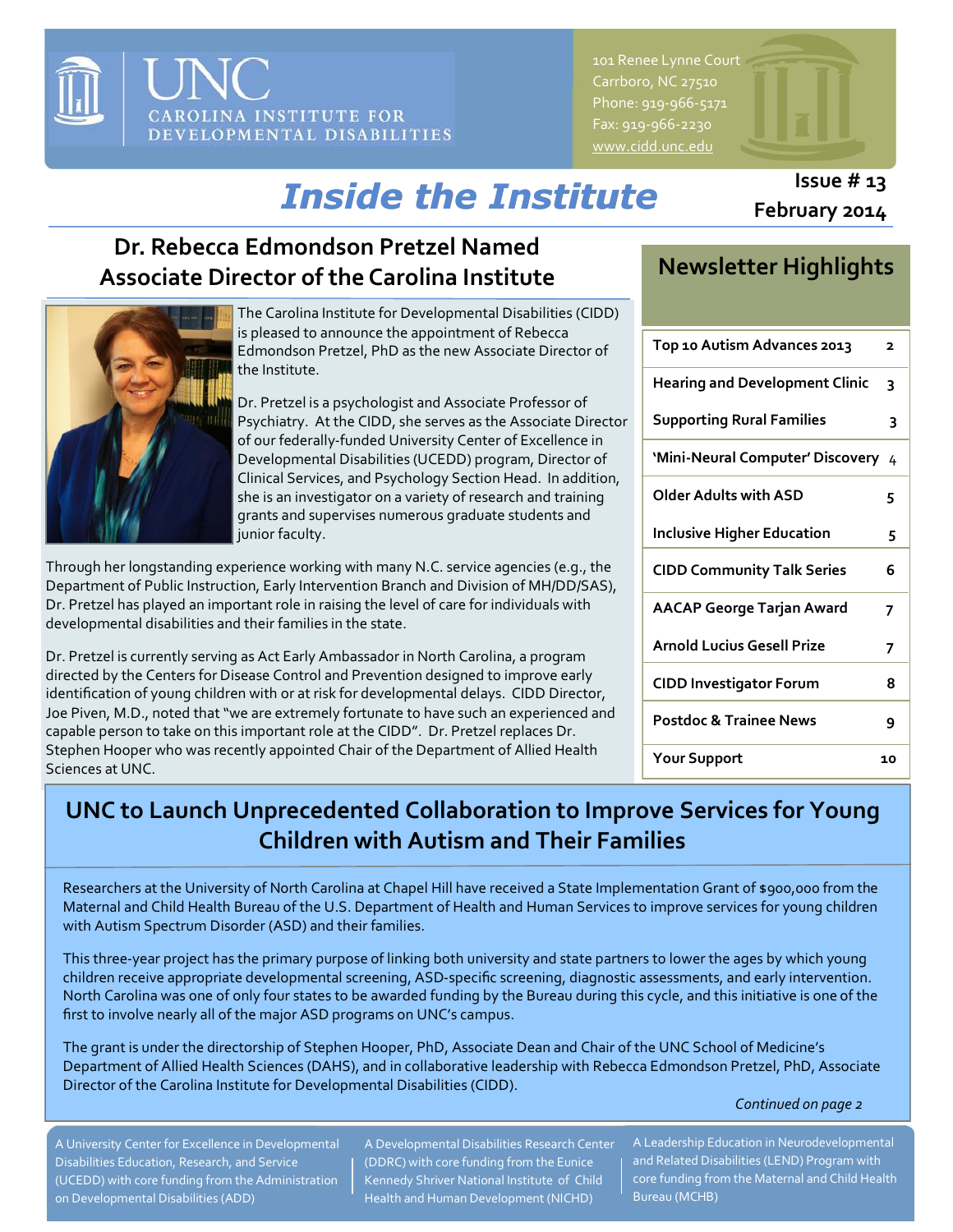# **UNC Research Featured in Top Ten Autism Advances of 2013**

The work of Mark Zylka, PhD, and Ben Philpot, PhD, on the underlying causes of autism is featured by both Autism Speaks and the Simons Foundation Autism Research Initiative (SFARI) as one of the top 10 major advances in autism research of 2013.

In August, the labs of Drs. Zylka and Philpot [published findings](http://www.nature.com/nature/journal/v501/n7465/full/nature12504.html) in the journal *Nature*, showing how dozens of autism-related genes are impaired when an enzyme called topoisomerase is inhibited. The enzyme is fundamental to brain development. Therefore, disrupting the enzyme's natural expression may be a cause of autism.



Zylka and Philpot's team found that the chemotherapy drug topotecan inhibits topoisomerase. Now they are investigating other compounds that they suspect might inhibit topoisomerase, as well as compounds that might have the same disruptive effect on genes that have been implicated in autism.

The work is part of a much larger autism research effort at UNC, which is home to two UNC Autism Centers [of Excellence](http://news.unchealthcare.org/news/2012/september/two-unc-faculty-receive-autism-center-of-excellence-grants-to-fund-new-research) funded through the National Institutes of Health. Only UCLA has more than one such center. There are 12 across the country.

Autism Speaks annual "Best of" recognizes a top 10 list of the most significant science achievements to *Illustration/Janet Iwasa* have impacted autism during the previous year. SFARI recognizes an annual list of the most influential

papers in the autism field. SFARI also named Zylka and Philpot's paper as one of the top 10 most-viewed articles of 2013 and one of the top ten hot topics of the year. Additionally, the research was highlighted in the SFARI Director's column, 2013 in Review, for notable advances.

### **UNC to Launch Unprecedented Collaboration to Improve Services for Young Children with Autism and Their Families** *continued*

In addition to its primary goals, this grant will allow researchers to examine strategies to increase access of families to family-centered medical homes that coordinate care with pediatric subspecialities, increase public and provider awareness of the signs and symptoms of ASD, and complete a statewide needs assessment addressing family needs and barriers to coordinated care.

To accomplish the grant's objectives, DAHS and CIDD collaborators have enlisted the expertise of key UNC programs with a major focus on ASD, including the AHEC TEACCH Program, Frank Porter Graham Child Development Institute, the Gillings School of Global Public Health, the School of Social Work, and the Cecil G. Sheps Center for Health Services Research.

"While this is certainly not the first project where various programs have collaborated on issues of ASD, it is the first project where programs have collaborated around improving the coordination of state services to children suspected of having ASD and their families,"



*Drs. Hooper and Pretzel* 

Dr. Hooper said. "We are fortunate to receive these additional resources from the Maternal and Child Health Bureau, and excited about this opportunity to enlist the expertise of our UNC partners and key state agencies, such as the Autism Society of North Carolina, the state of North Carolina Early Intervention Program, and the North Carolina Department of Public Instruction prekindergarten programs, in addressing these ASD-related needs across the state."

A key component of this program will be assessing the needs of families from across the state, particularly with respect to their experiences with early screening, diagnostic assessments, and early intervention. Increasing public awareness of the early signs and symptoms of ASD also will be an annual objective, with significant efforts being devoted to rural and underserved regions of the state and examining the pathways by which families have access to the necessary services to address their child's medical and developmental needs.

"The state of North Carolina is fortunate to have a number of service systems in place to address the needs of young children with developmental disabilities and their families," said Dr. Edmondson Pretzel. "We are confident that this new funding will enhance current efforts and facilitate additional improvements for young children with ASD and their families."

For additional information pertaining to the newly awarded ASD State Implementation Grant, please contact Dr. Stephen Hooper, Associate Dean and Chair of the Department of Allied Health Sciences [\(Stephen\\_Hooper@med.unc.edu\)](mailto:Stephen_Hooper@med.unc.edu) or Dr. Rebecca Edmonson Pretzel, Associate Director of the Carolina Institute for Developmental Disabilities [\(Becky.Edmondson@cidd.unc.edu\).](mailto:Becky.Edmondson@cidd.unc.edu)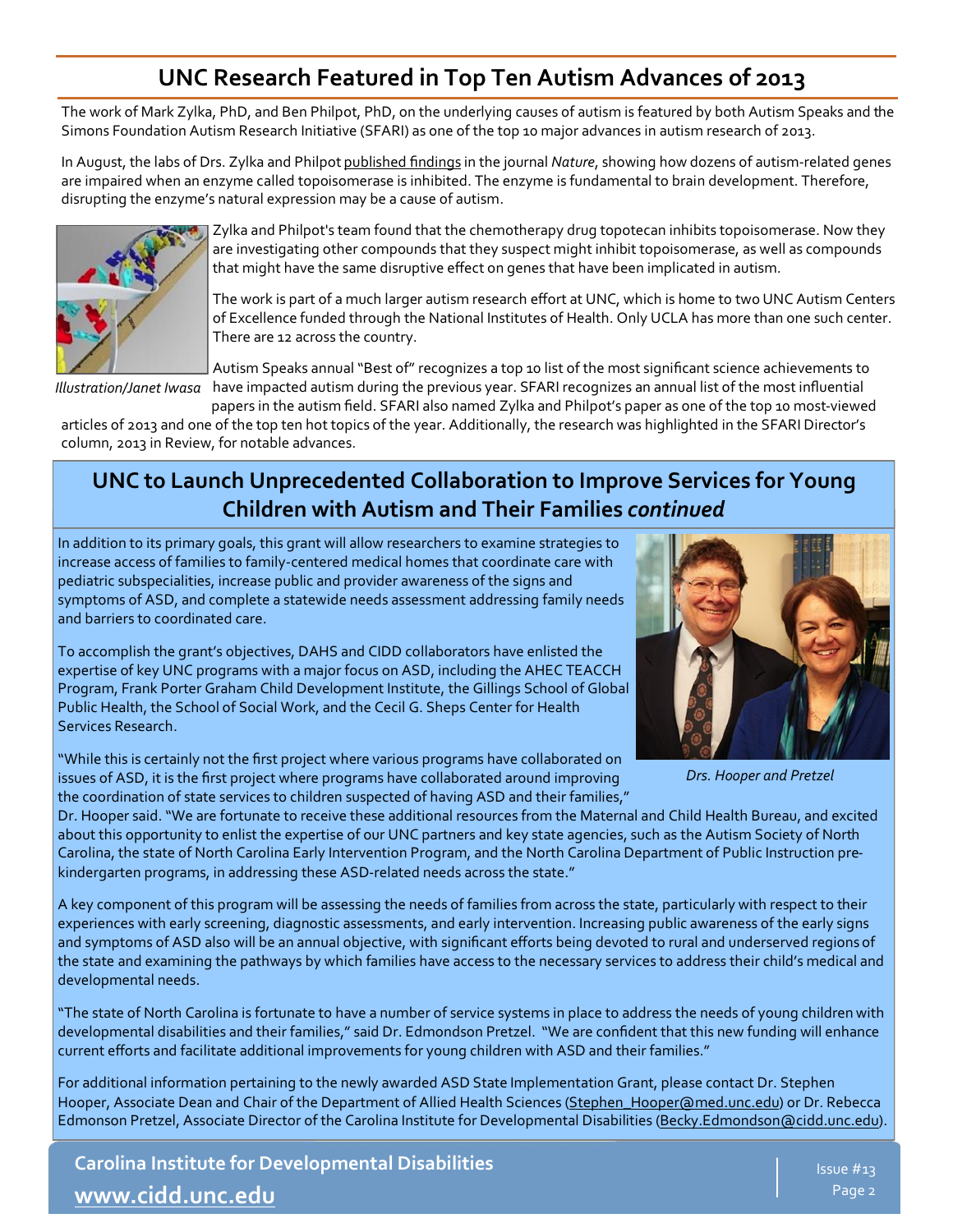## **Hearing and Development Clinic Featured at Conference**



CIDD's Hearing and Development Clinic was featured at the Annual Convention of North Carolina's Alexander Graham Bell Association in cooperation with the Carolina Children's Communicative Disorders Program, November  $7^{\text{th}}$  and  $8^{\text{th}}$ , 2013. The Hearing and Development Clinic was established at CIDD in 2011 by professionals with expertise in audiology, speech-language pathology, psychology, education, and physical/occupational therapy to provide an interdisciplinary assessment of children with hearing loss when families or service providers suspect additional challenges or disabilities. It is the only team of its kind in North Carolina. The conference, now in its  $20<sup>th</sup>$ year, was attended by professionals from across the state who serve children with hearing loss and their families.

*Speech-language pathologist Margaret Deramus describes diagnostic criteria for autism spectrum disorders used in the Hearing and Development Clinic at CIDD. Other CIDD presenters included (L-R) Emily Kertcher (occupational therapy), Jean Mankowski (psychology), and Jackson Roush (audiology). Not shown, Kathryn Wilson (speech-language pathology).* 

### **Supporting Rural Families with Toddlers on the Autism Spectrum**

The Family Implemented TEACCH for Toddlers study (FITT, renamed from *Home TEACCHing Program* to emphasize the project's relationship with families) recently finished its second of three funded years. Based on structured teaching and naturalistic strategies, this familyimplemented approach provides coaching and support for families to increase interaction and engagement with their young children with ASD across daily routines. Interventionists provide 24 weekly sessions held across a 6-month intervention time period, which include four clinic-based parent group sessions (3 families per group) plus 20 in-home intervention sessions. FITT introduces families to the concepts of structured teaching, and provides families a set of strategies for working, playing, and communicating with their toddler.



FITT has an emphasis on serving rural families, with 18 of our 39 families (46%) who have completed the intervention or are currently enrolled, living in rural communities. The study process and intervention have been designed to allow access and participation to families

who are often underserved. Partnerships have been formed with rural regional intervention centers, with information and resources provided related to early identification, assessment, and the benefits of early intervention for children with ASD and their families. Diagnostic assessments are also offered to participating families. Intervention is offered in-home to support families with limited transportation, and intervention is provided during non-traditional hours (e.g. evenings, early mornings, weekends) to align with varied work schedules. All families, those assigned to the intervention group (FITT) and the services-as-usual group (SAU) are provided with information about local resources to ensure access to ongoing support.

Early data related to intervention acceptability and feasibility (e.g. Did rural families like the intervention? Could the intervention be implemented well by project interventionists with rural families? Were rural families able to implement the FITT strategies?) are positive and promising. All rural families enrolled in the intervention have successfully completed; parents have been highly satisfied with FITT goals, procedures, and perceived child outcomes; and both interventionists and families are able to implement the strategies with fidelity.

Intervention in rural and non-rural communities is ongoing, and will be completed in August 2014. Analyses of the impact of the FITT intervention on family outcomes and child outcomes will be conducted, as well as an analysis of the feasibility and acceptability of the intervention in both rural and non-rural communities. If effective, the FITT intervention will be shared with our rural partners for broader dissemination.

FITT is an inter-disciplinary project, led by Co-PIs Dr. Lauren Turner-Brown, clinical psychologist, and Dr. Kara Hume, special educator, housed at the CIDD. Project staff includes social workers, allied health professionals, and a number of student and community volunteers. For more information about the project, please contact Project Coordinator Cassidy Arnold, at [cassidy.arnold@cidd.unc.edu.](mailto:cassidy.arnold@cidd.unc.edu)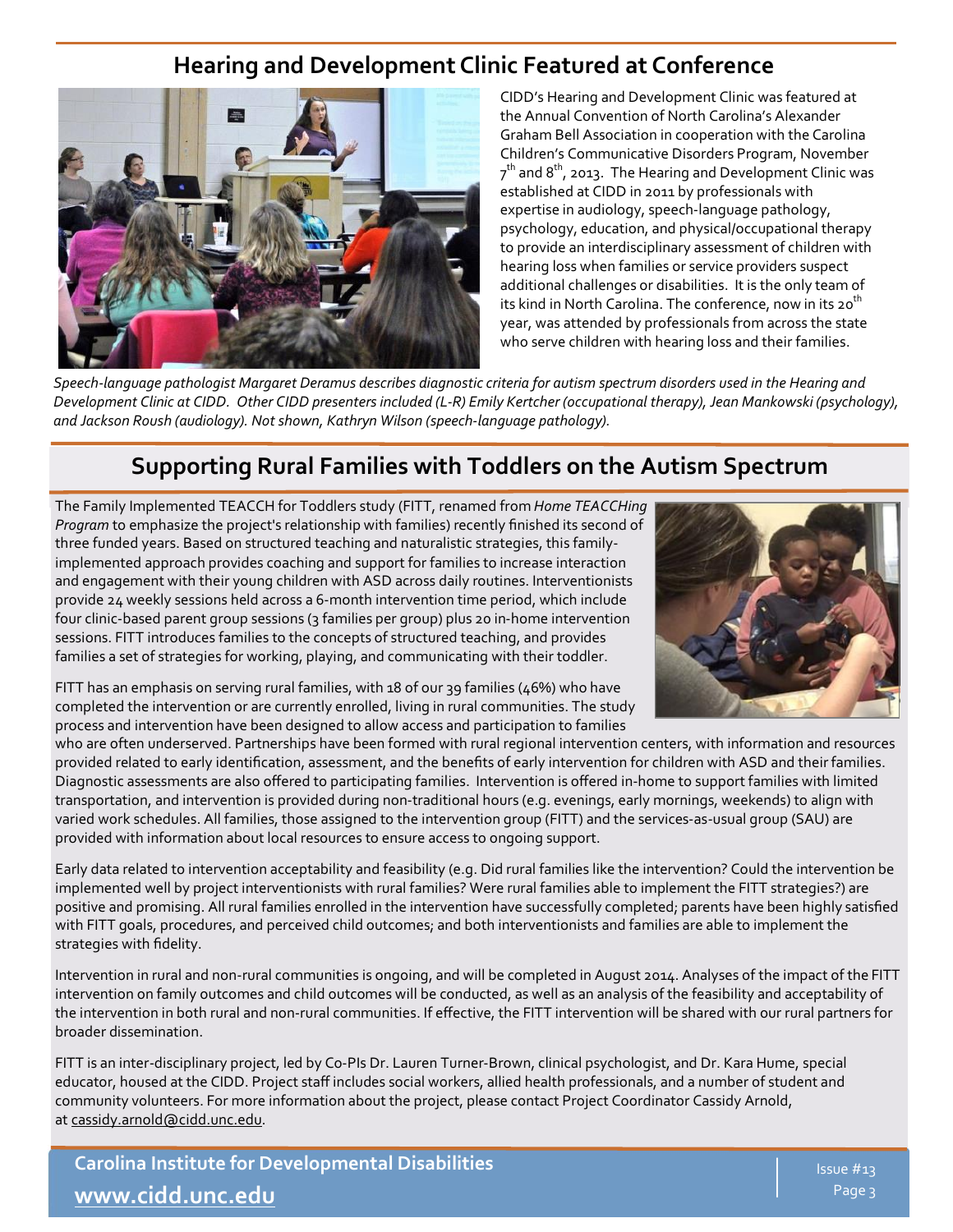## **UNC Neuroscientists Discover New 'Mini-Neural Computer' in the Brain**

Dendrites, the branch-like projections of neurons, were once thought to be passive wiring in the brain. But now researchers at UNC have shown that these dendrites do more than relay information from one neuron to the next. They actively process information, multiplying the brain's computing power.

"Suddenly, it's as if the processing power of the brain is much greater than we had originally thought," said Spencer Smith, PhD, a CIDD investigator and assistant professor in the UNC School of Medicine. His team's findings, published in the journal *Nature (October 27, 2013)*, could change the way scientists think about long-standing scientific models of how neural circuitry functions in the brain, while also helping researchers better understand neurological disorders.

Axons are where neurons conventionally generate electrical spikes, but many of the same molecules that support axonal spikes are also present in the dendrites. Previous research using dissected brain tissue had demonstrated that dendrites can use those molecules to generate electrical spikes themselves, but it was unclear whether normal brain activity uses those dendritic spikes. For example, could dendritic spikes be involved in how we see?



*In order to conduct intricate experiments on neurons, Spencer Smith built his own two-photo microscope, which allows him to take photos of neurons firing in the brains of mice.* 



*This is a dendrite in a single neuron in the brain. The bright object from the top is a pipette attached to a dendrite in the brain of a mouse. The pipette allows researchers to measure electrical activity, such as a dendritic spike.* 

The answer, Smith's team found, is yes. Dendrites effectively act as mini-neural computers, actively processing neuronal input signals themselves.

Directly demonstrating this required a series of intricate experiments that took years and spanned two continents, beginning in senior author Michael Hausser's lab at University College London, and being completed after Smith and Ikuko Smith, PhD, DVM, set up their own lab at the University of North Carolina. They used patch-clamp electrophysiology to attach a microscopic glass pipette electrode, filled with a physiological solution, to a neuronal dendrite in the brain of a mouse. The idea was to directly "listen" in on the electrical signaling process.

"Attaching the pipette to a dendrite is tremendously technically challenging," Smith said. "You can't approach the dendrite from any direction. And you can't see the dendrite. So you have to do this blind. It's like fishing but all you can see is the electrical trace of a fish." And you can't use bait. "You just go for it and see if you can hit a dendrite," he said. "Most of the time you can't."

But Smith built his own two-photon microscope system to make things easier.

Once the pipette was attached to a dendrite, Smith's team took electrical recordings from individual dendrites within the brains of anesthetized and awake mice. As the mice viewed visual stimuli on a computer screen, the researchers saw an unusual pattern of electrical signals – bursts of spikes – in the dendrite.

Smith's team then found that the dendritic spikes occurred selectively, depending on the visual stimulus, indicating that the dendrites processed information about what the animal was seeing. To provide visual evidence of their finding, Smith's team filled neurons with calcium dye, which provided an optical readout of spiking. This revealed that dendrites fired spikes while other parts of the neuron did not, meaning that the spikes were the result of local processing within the dendrites.

Study co-author Tiago Branco, PhD, created a biophysical, mathematical model of neurons and found that known mechanisms could support the dendritic spiking recorded electrically, further validating the interpretation of the data. "All the data pointed to the same conclusion," Smith said. "The dendrites are not passive integrators of sensory-driven input; they seem to be a computational unit as well."

His team plans to explore what this newly discovered dendritic role may play in brain circuitry and particularly in conditions like Timothy syndrome, in which the integration of dendritic signals may go awry.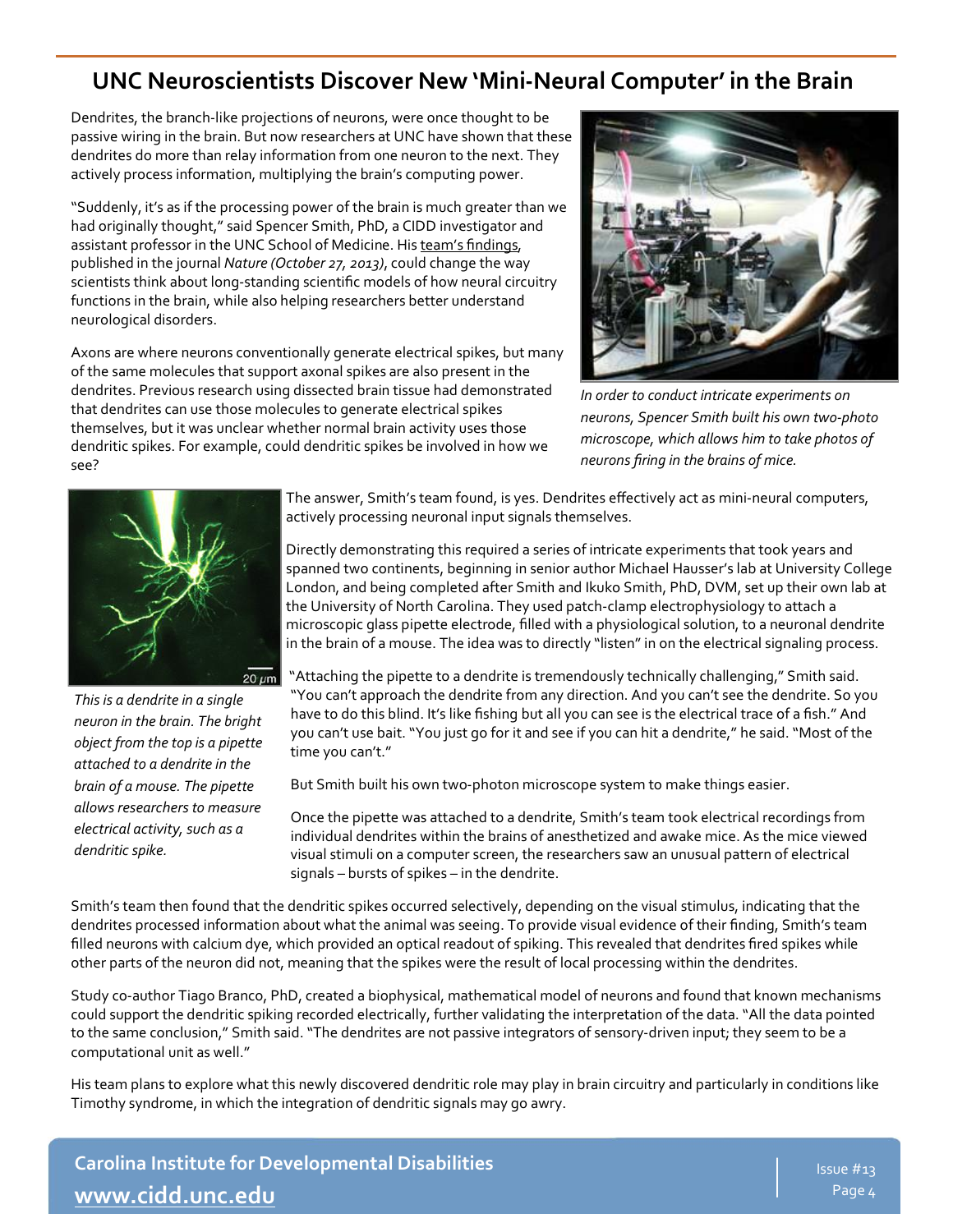# **Understanding Clinical Problems in Older Adults with ASD and ID**

Originally described as a disorder of childhood, evidence now demonstrates the lifelong nature of autism spectrum disorder (ASD). Despite the increase of the population over age 65, older adults with ASD remain a scarcely explored subpopulation.

CIDD researchers investigated the prevalence of clinically relevant behaviors and medical problems in a sample of US adults aged 30 to 59 with ASD and intellectual disability (ID), in comparison to those with ID only. The study, "Prevalence of [selected clinical problems in older adults with autism and intellectual disability,](http://www.jneurodevdisorders.com/content/5/1/27)" is published in the *Journal of Neurodevelopmental Disorders* (Sept 25, 2013).

This large-scale, systematic study was designed to examine clinical problems in older adults with ASD and ID. Adults with both ASD and ID constitute those individuals with ASD likely to have the greatest degree of difficulties, and therefore are likely to provide insights into the need for treatment of this group of individuals (who have largely been neglected in the research literature).

Findings highlight the urgent need for research on the nature of severe behavior problems in this rapidly increasing population of older adults. They also suggest the importance of developing policies that expand our capacity to care for these individuals through further research on this topic and training of clinical providers.

# **Spreading the Word: Students with Intellectual Disabilities Can Succeed in Higher Education**

Opportunities for students with intellectual/developmental disabilities (ID) to participate in inclusive higher education continue to grow across North Carolina. This is good news for the NC Postsecondary Education Alliance (PSEA), a stakeholders group working to expand options, but many more opportunities are needed. Only about 100 students are served by these innovative options; the vast majority of young adults with ID never attend postsecondary education. Many families, students, educators, and employers are unaware of the positive outcomes of a postsecondary experience and the PSEA wants to change that.



*Duncan Munn (third from left) reports on the Public Awareness committee to the rest of the PSE Alliance.* 

PSEA member Duncan Munn has convened a new committee with a strategic focus on increasing public awareness. Munn is known for his innovations in the disabilities field; he is recognized for starting one of the first community early intervention (EI) programs in North Carolina.

He served as a local and regional coordinator for services for children and adults with developmental disabilities and as the Chief of Community Support Services for the NC Division of Mental Health/Developmental Disabilities/Substance Abuse Services.

Munn has kept up with many of the children and families supported in EI over the years and takes pleasure in supporting opportunities for EI "alumni" as current PSE students. When Munn became aware of limited options for these potential students, he became involved in the Beyond Academics (BA) program at UNC, Greensboro. Munn now chairs the private, nonprofit BA board that partners with the University to operationalize and administer this initiative.

The NC PSE Alliance is supported by CIDD and cofacilitated by faculty members Donna Yerby and Deborah Zuver.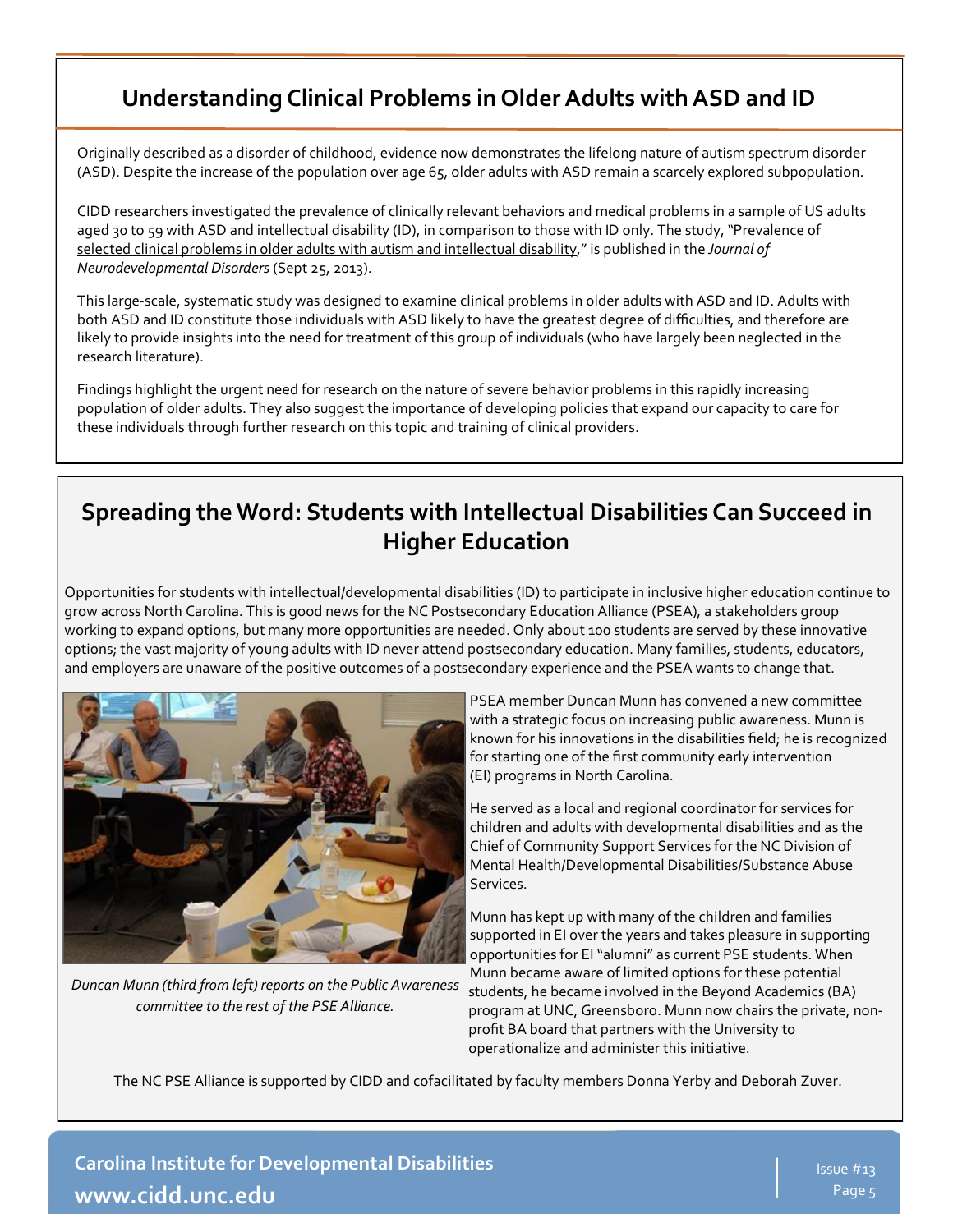# **2014 CIDD Community Talk Series**

*Join us to learn about recent advances in developmental disabilities.* 

The CIDD has been hosting a series of talks to share information about recent advances in developmental disabilities. These sessions are a great opportunity for parents, teachers, professionals, and others to learn more about specific developmental disabilities topics. All talks are free, and everyone is welcome.

#### **Jennifer Mahan**

**Wednesday, February 12**

*Director of Advocacy and Public Policy*

#### **Understanding Services: Navigating the Service System and Finding Help for Your Child or Client on the Autism Spectrum**

Jennifer Mahan has worked for the Autism Society of North Carolina for three years, in legislative, grassroots and one-on-one advocacy. Her background is in consumer advocacy, information and referral programs, and human services policy focused on developmental disabilities, mental health, addiction, and low-income benefits programs, including 10 years with the Mental Health Association in North Carolina.

The presentation will briefly cover the North Carolina autism service system including funding for services, who qualifies, Medicaid, managed care, getting help, and gaps.

**Wednesday, April 9**

**Susan Wright Kermon** *Self-Advocate, LEND Trainee* 

**Kim Shufran** *Executive Director & Founder of iCan House*

#### **"There is Nothing Wrong with Me After All!"**

Susan was diagnosed with Autism Spectrum Disorder at age 45 by TEACCH. She graduated from UNCG with a BFA in Sculpture and has made a living as a decorative painter. She is now actively involved with the iCan House of Winston Salem and the CIDD in Chapel Hill.

When learning her daughter had Asperger's, Kim was dismayed at the notion that such children were "less than" others. Recognizing the gap in the community for programs that teach and foster social development, Kim designed and opened iCan House. Now in it's 6<sup>th</sup> year, over 100 families come every week from 13 counties for their programs.

From "Autism Awareness" to understanding and acceptance: This is an important goal for individuals on the spectrum, their families, their communities and mainstream culture at large. Susan and Kim offer a unique combination of insights that address this issue at every level.

#### **Wednesday, May 14**

#### **Margaret DeRamus, MS, CCC-SLP**  *Speech Language Pathologist/Clinical Scientist*

**The Language-Literacy Connection: Strategies for Promoting Language and Literacy Skills in Children with Developmental Disabilities**

Margaret DeRamus is a speech language pathologist at CIDD, who participates in a variety of clinics and several research projects related to autism spectrum disorders, Fragile X, Angelman syndrome, and Turner syndrome. Other areas of interest include Augmentative and Alternative Communication (AAC) and literacy.

This presentation will describe the connections between spoken language and literacy skills and provide strategies for promoting literacy skills for children with developmental disabilities.

> Sessions are held from 7PM to 8:30PM at the CIDD To RSVP or for more information, please contact Debbie B. Reinhartsen at (919) 966-4138 or [Debbie.Reinhartsen@cidd.unc.edu](mailto:Debbie.Reinhartsen@cidd.unc.edu?subject=2013%20CIDD%20Community%20Talk%20Series)

**Carolina Institute for Developmental Disabilities [www.cidd.unc.edu](http://www.cidd.unc.edu/)**



Issue #13 Page 6





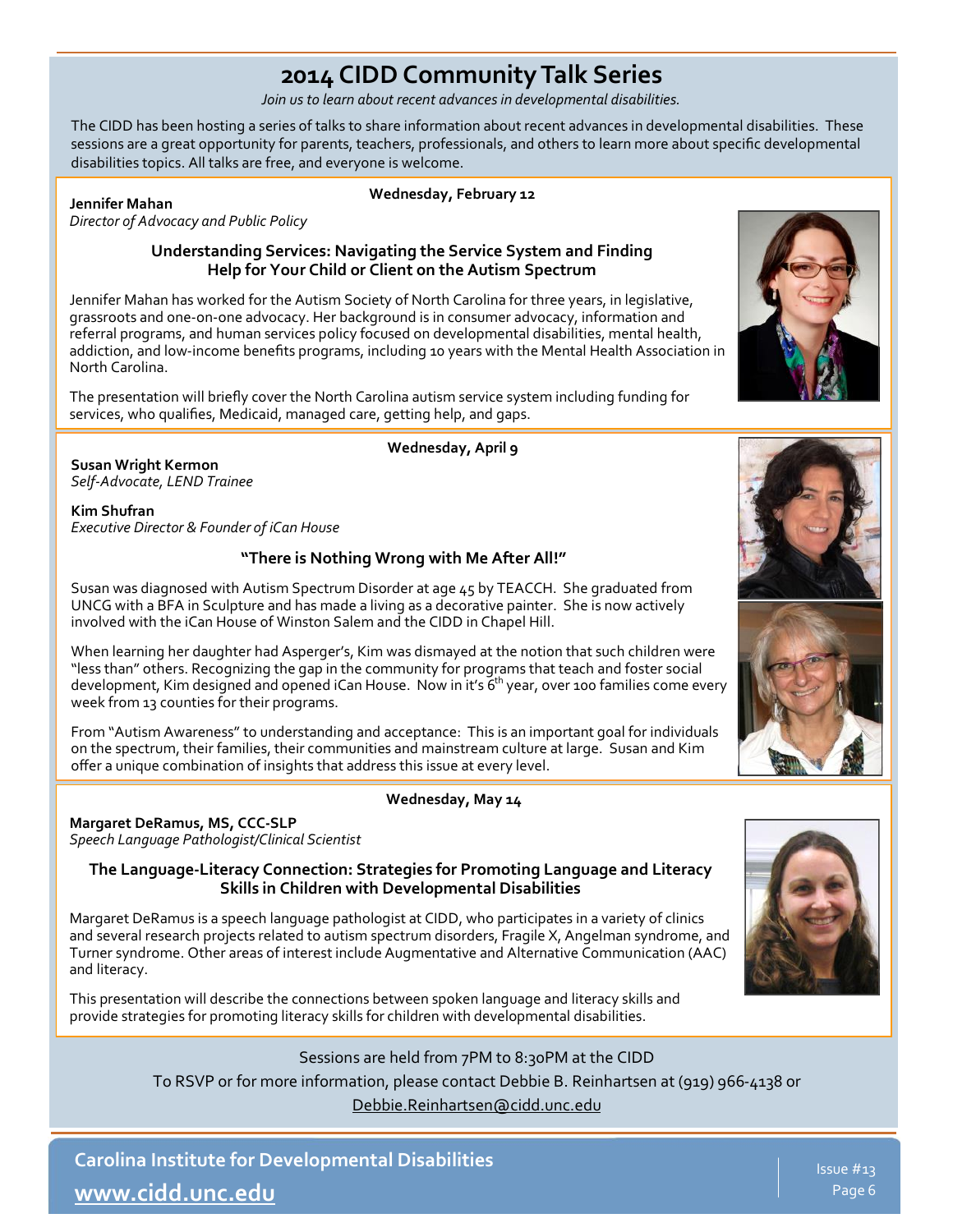### **AACAP George Tarjan Award for Contributions in Developmental Disabilities**



CIDD Director, Joe Piven, M.D., is the 2013 recipient of the American Academy of Child and Adolescent Psychiatry (AACAP) George Tarjan Award for Contributions in Developmental Disabilities. The Award recognizes a child and adolescent psychiatrist and AACAP member who has made significant contributions in a lifetime career or single seminal work to the understanding or care of those with mental retardation and developmental disabilities. The award was established in 1993 in honor of AACAP past president (1977–79) George Tarjan, M.D., by his wife, Mrs. George Tarjan and friends. Dr. Piven was presented the award at the AACAP 60<sup>th</sup> annual meeting in Orlando, Florida.

## **Congratulations to Sam Odom Recipient of the Arnold Lucius Gesell Prize**

The Theodor Hellbrugge Foundation has awarded Samuel L. Odom the 2013 Arnold Lucius Gesell Prize for an outstanding career in the field of child development. Noting Odom's "extraordinary contributions" in research and service, the foundation presented him with the award at an international conference convened to celebrate the prize.

Dr. Odom is the Director of the Frank Porter Graham Child Development Institute, Professor in UNC's School of Education, and a CIDD/IDDRC Investigator whose distinguished career has focused most recently on studying autism spectrum disorders (ASD).

Dr. Odom's recent work has addressed the effectiveness of a variety of approaches for children with ASD, including peer-mediated interventions, independent work systems, and other strategies and techniques. He currently heads the pioneering Center on Secondary Education for Students with Autism Spectrum Disorders, which is developing a comprehensive treatment model specifically designed for high school students—the first of its kind.



"It's an exciting time to focus on children with ASD," said Odom. "The research on the most effective behavioral and social interventions for these children is accelerating—and so are our understandings of how best to translate and implement these approaches in homes, schools, and communities."

The Gesell Prize carries an award of 10,000 euros, a medal forged in silver, and a legacy alongside the international leaders in child development research. Only a dozen others had received the award before Odom.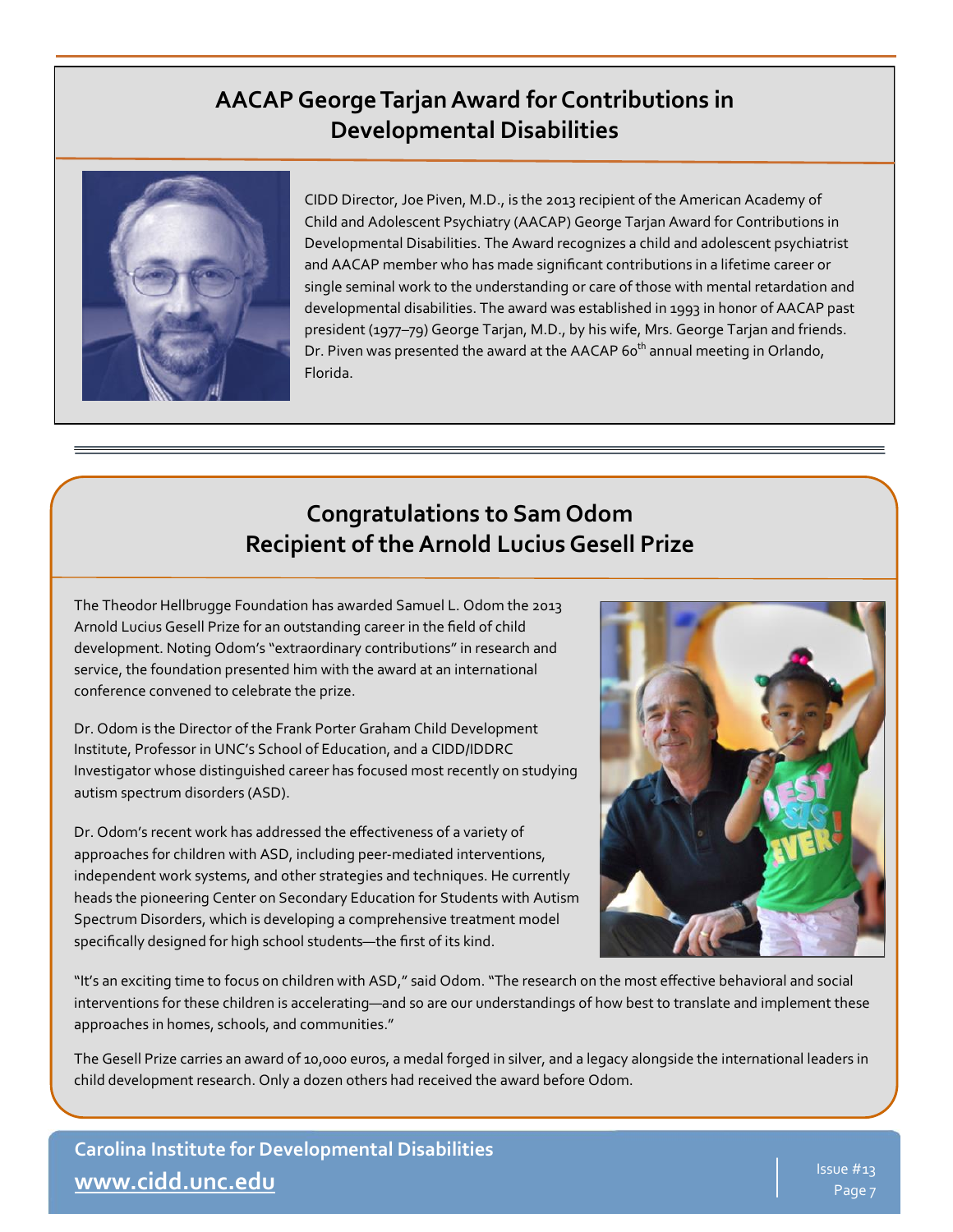### **2014 CIDD Investigator Forum**

**presents**

**Mark Zylka, Ph.D.** Department of Cell Biology and Physiology University of North Carolina at Chapel Hill

#### **"Gene Length Matters in Autism"**

**Tuesday, February 11th**  12:15 p.m. – 1:30 p.m.

Location: UNC Chapel Hill - Campus **Bioinformatics Building Room 1131** 130 Mason Farm Road Chapel Hill, NC 27599

#### *Please save the following dates for the 2014 CIDD Investigator Forums*

**Tuesday, March 18th**  $12:15$  p.m.  $-1:30$  p.m. **"A Genetic Approach to Understanding the Etiology of Autism"**

**Stephan Sanders, Ph.D.** School of Medicine Yale University

\*Joint CIDD/Neuroscience Center

**Tuesday, April 8th** 12:15 p.m. – 1:30 p.m. **"Translational Therapeutic Design for Fragile X Syndrome"**

**C. J. Malanga, MD, Ph.D.** Department of Neurology, Child Neurology, Movement Disorders UNC - Chapel Hill

**Tuesday, May 13th** 12:15 p.m. – 1:30 p.m.

**Topic To Be Determined**

**Ricardo E. Dolmetsch, Ph.D.** Allen Institute for Brain Science Department of Neurobiology Stanford University

\*Joint CIDD/Neuroscience Center

Talks are free and open to the public No pre-registration is required Parking vouchers for the Dogwood Deck are available Lunch served at 12:00

> Questions contact: **Gabriel Dichter, Ph.D.**  (919) 681-3169 | [dichter@med.unc.edu](mailto:dichter@med.unc.edu)

**Carolina Institute for Developmental Disabilities [www.cidd.unc.edu](http://www.cidd.unc.edu/)**

Issue #13 Page 8

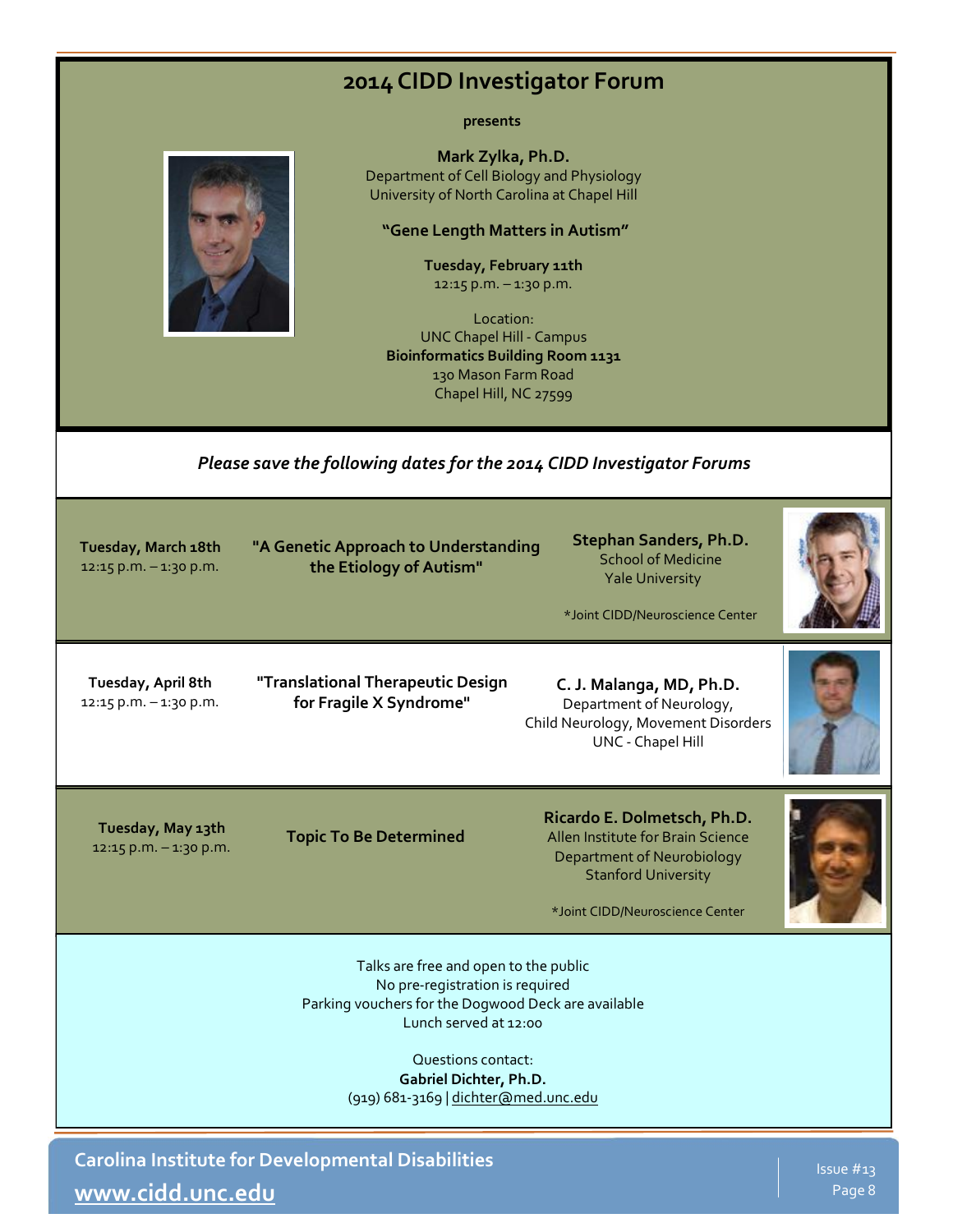# **CIDD Postdoc & Trainee Accomplishments and News**

# **Adrienne Villagomez Receives AUCD Trainee Travel Scholarship**

Adrienne Villagomez, this year's CIDD Trainee Liaison was awarded the AUCD Trainee Travel Scholarship to attend this year's AUCD Annual Conference. Adrienne is a psychology trainee at the CIDD and former LEND Special Education trainee. She presented a poster on behalf of other CIDD trainees, Megan Kovac (Psychology), Keith Errickson (Public Health), and Chris Cordeiro (Self-Advocacy), which described the success and impact of the LEND Self-Advocacy traineeship on CIDD-LEND trainees through data from an internal evaluation.

Adrienne also presented a poster with Deb Zuver, MA, LMFT, Angela Rosenberg, PT DrPH and Donna Yerby MEd entitled, "Postsecondary education for students with ID (PSE) as a catalyst for inclusion: Areas of involvement." The purpose of this poster was to share information about inclusive higher education and creating university systems change in North Carolina. At the conference, Adrienne also participated in the Minority Partnerships meeting and a Postsecondary Education Special Interest Group with CIDD faculty.



*Front row left to right: Adrienne Villagomez, Donna Yerby, Becky Pretzel. Back row: Deborah Zuver, Steve Hooper, Jack Roush*

# **Arc of NC Video Featuring Former CIDD LEND Trainee and Self-Advocate, Kira Fisher, Goes Viral!**

Past LEND trainee, Kira Fisher, was featured in a video created by the Arc of North Carolina that debuted a couple of years ago to increase advocacy and understanding around Social Security for individuals with disabilities. The video is having an even greater impact than anticipated, according to Erika Hagensen, assistant director for policy at the Arc of North Carolina. Not only was it used to brief Congressional staff last year, with over 3,000 views, but today it's gone viral.



Kira Fisher was selected to join the cohort of LEND trainees in the first year that advocacy was included as a represented discipline. LEND (Leadership Education in Neurodevelopmental & Related Disabilities) is funded by the US Bureau of Maternal and Child Health. The cohort comprises masters and doctoral students in an interdisciplinary training experience. Including advocacy expands the diversity of the group which currently includes a parent trainee. Kira gained leadership tools as she enriched the program with her own personal experience as a self-advocate. As coordinator for Youths 4 Advocacy (Y4A), Kira had previously supported self-advocacy and leadership at the CIDD for four years.

**Watch Video:** Kira's Story **<http://www.youtube.com/watch?v=vglkPCV7h5w>**